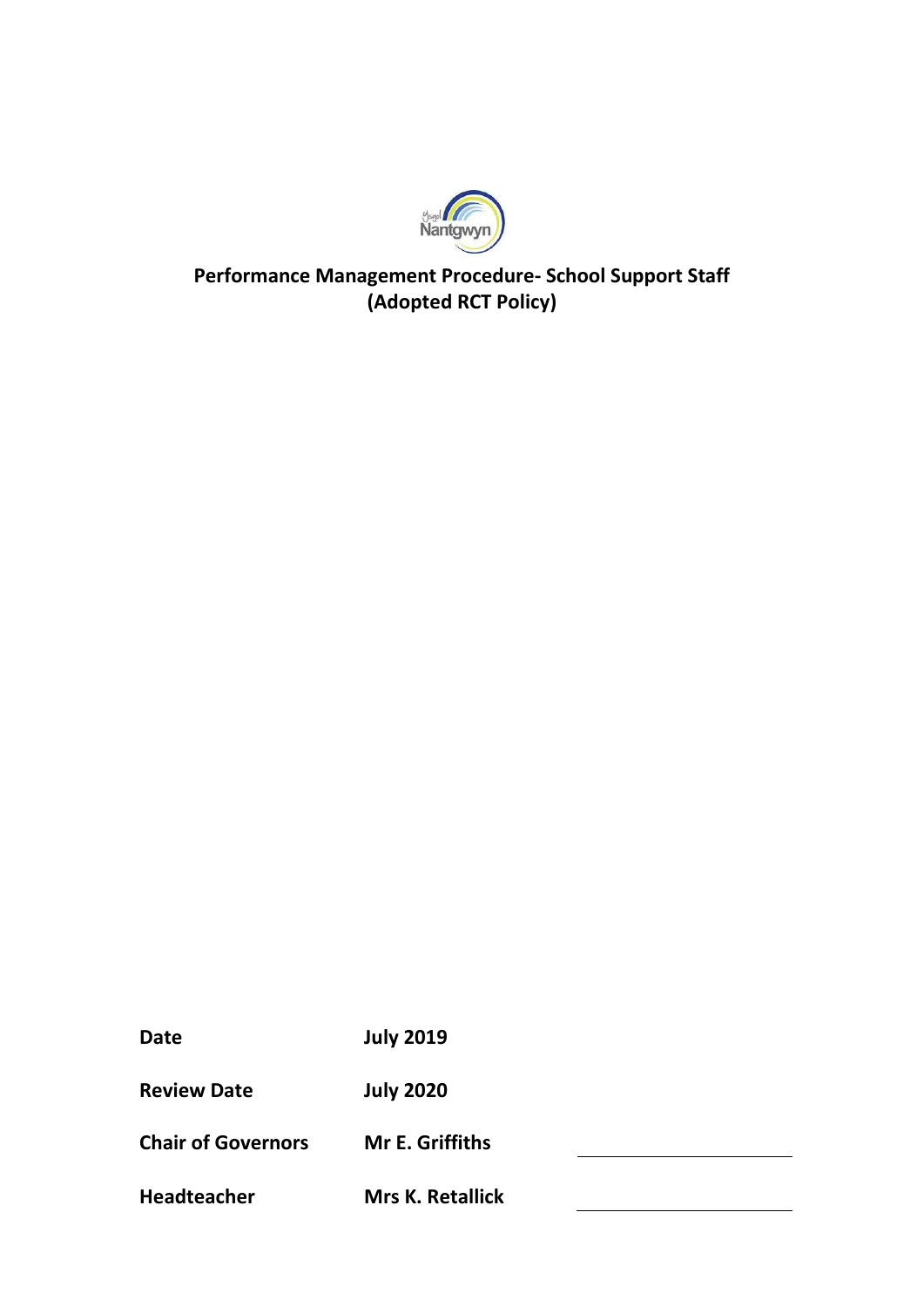## **Table of Contents**

| Introduction                                                   | 4  |
|----------------------------------------------------------------|----|
| Principles underpinning performance management                 | 4  |
| Timing of the performance review cycle                         | 5  |
| <b>Team Performance Review</b>                                 | 5  |
| Professional Learning Passport (EWC registrants)               | 5  |
| Annexe A: Performance Management Review Flowchart              | 6  |
| Annexe B: Performance Management Review Steps                  | 7  |
| Annexe C: Performance Management review - checklist            | 9  |
| Annexe D: Performance Management Pre-Review Meeting form       | 11 |
| Annexe E: Performance Management Review and Planning Statement | 12 |
| Annexe F: Professional learning need form                      | 14 |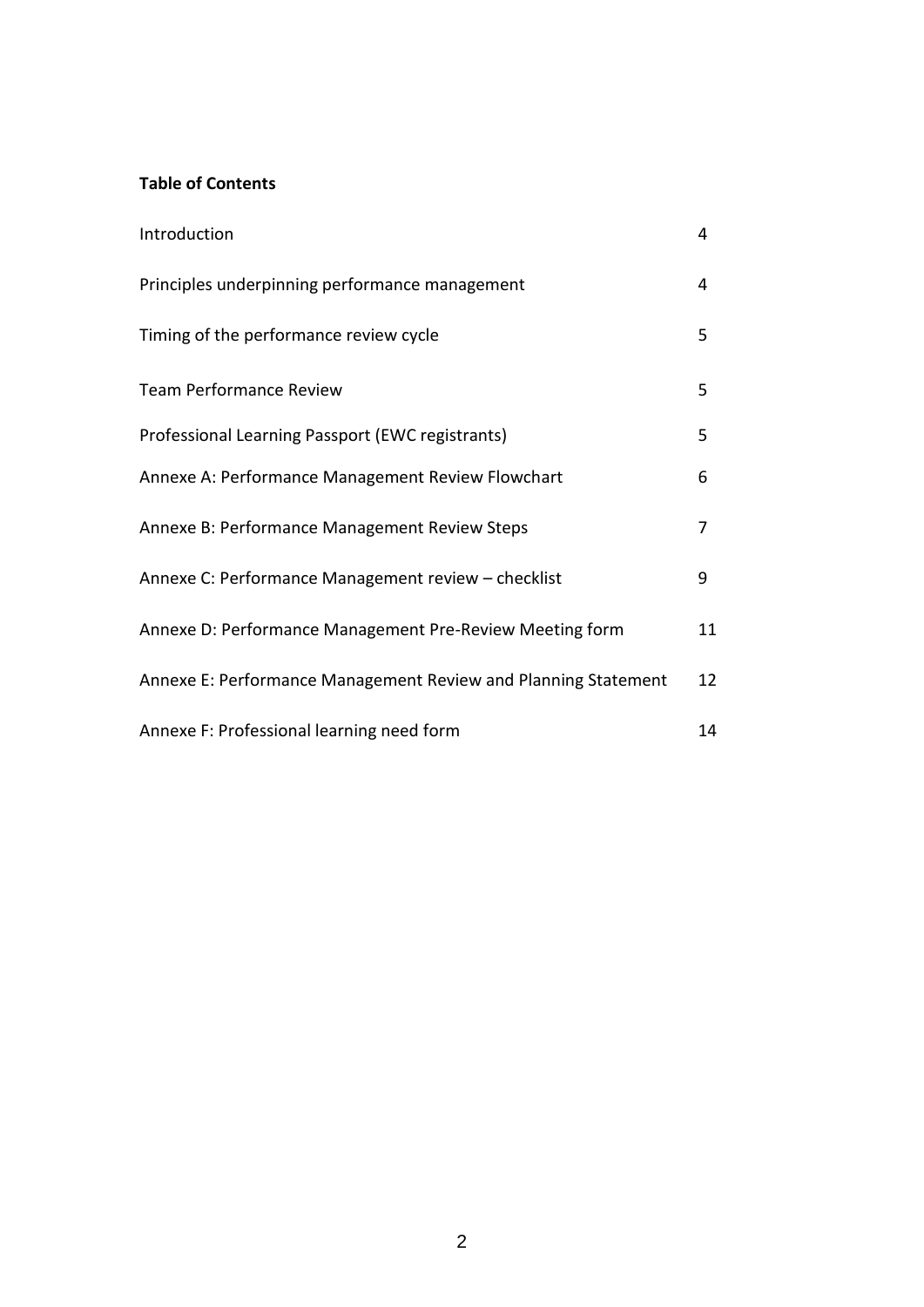Performance Management Review, Planning and Monitoring



**Monitoring**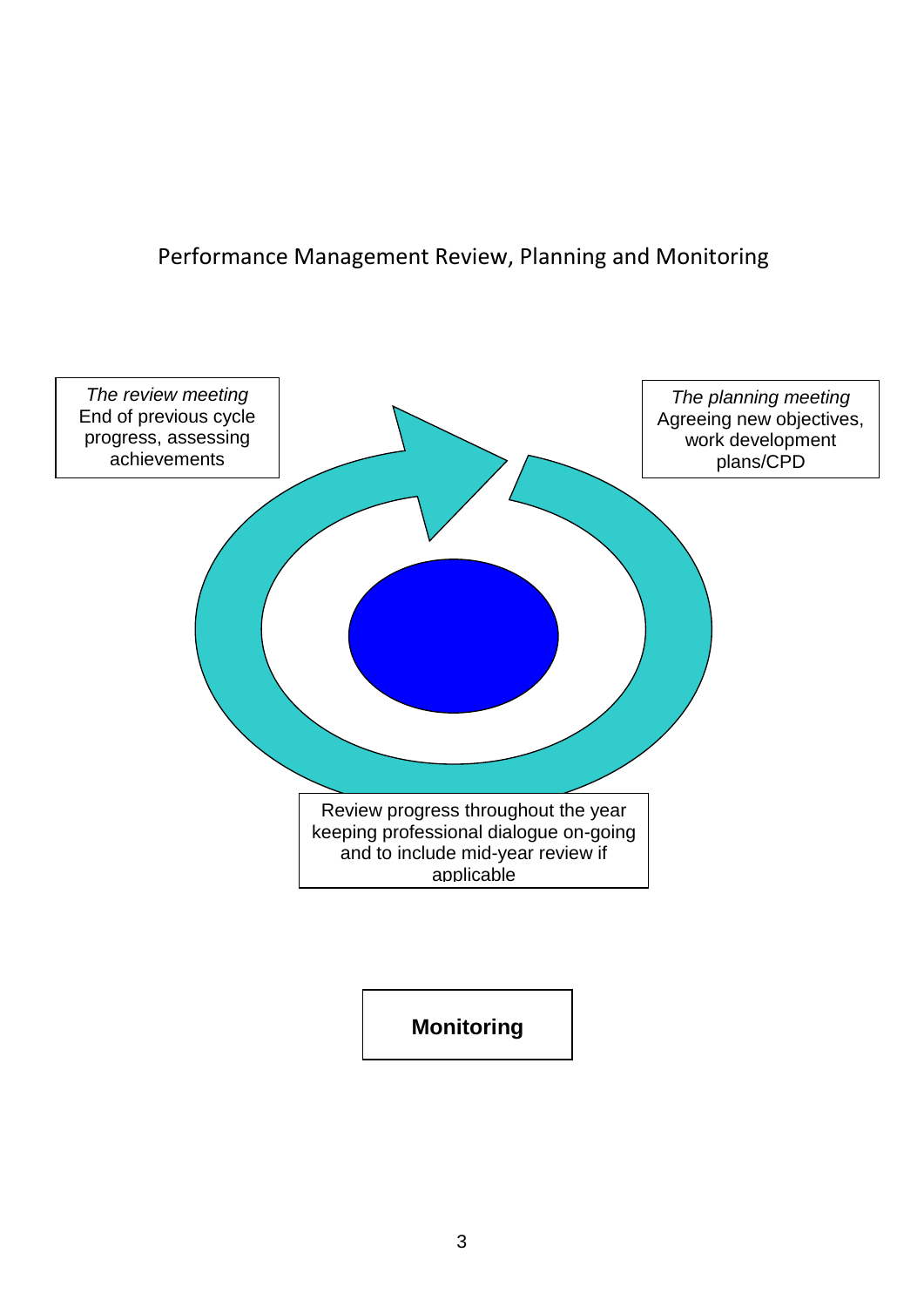### **1. Introduction**

- 1.1 This procedure sets out the performance management arrangements for support staff of Ysgol Nantgwyn. It has been agreed by the governing body, headteacher and local authority and follows consultation with all staff members and recognised trade unions. It describes the purpose, procedure, roles and responsibilities that will ensure that the schools performance management arrangements contribute to the development of its staff and to the achievement of wider objectives for the school and its pupils.
- 1.2 This guidance document sets out a model process for the review of performance of support staff in schools. For the purpose of this document the term support staff applies to all school employees who *are not* employed on teachers' pay and conditions. The procedure does not apply to staff employed by an agency, staff undergoing their probationary period. It may be suspended during formal capability or disciplinary procedures.
- 1.3 Any person carrying out a performance management review is known as an **'appraiser'** and the member of staff being reviewed is the **'appraisee'**. The Headteacher may be the appraiser or they may appoint an appraiser for each member of staff.
- 1.4 If appropriate, the performance review process may be undertaken on a team basis – please refer to section 4.
- 1.5 The headteacher will provide the governing body with an annual written report on the operation and effectiveness of this policy including the training and development needs arising from the performance management process.
- 1.6 The process (meetings, letters, hearings and/or discussions) outlined with this Policy is available in English, Welsh or bilingual formats, upon your request.

#### **2. Principles underpinning performance management**

- 2.1 Performance management provides a way of supporting staff to contribute to the success of the school. It is vital that all staff are made aware of the aims of the school including information such as the School Improvement/development plan and that each staff member understands how they contribute to the overall success of the school in delivering a positive learning environment for pupils.
- 2.2 The following principles will underpin our performance management arrangements:
	- 2.2.1 trust, confidentiality, open and honest dialogue between appraiser and appraisee;
	- 2.2.2 consistency and fairness for all staff;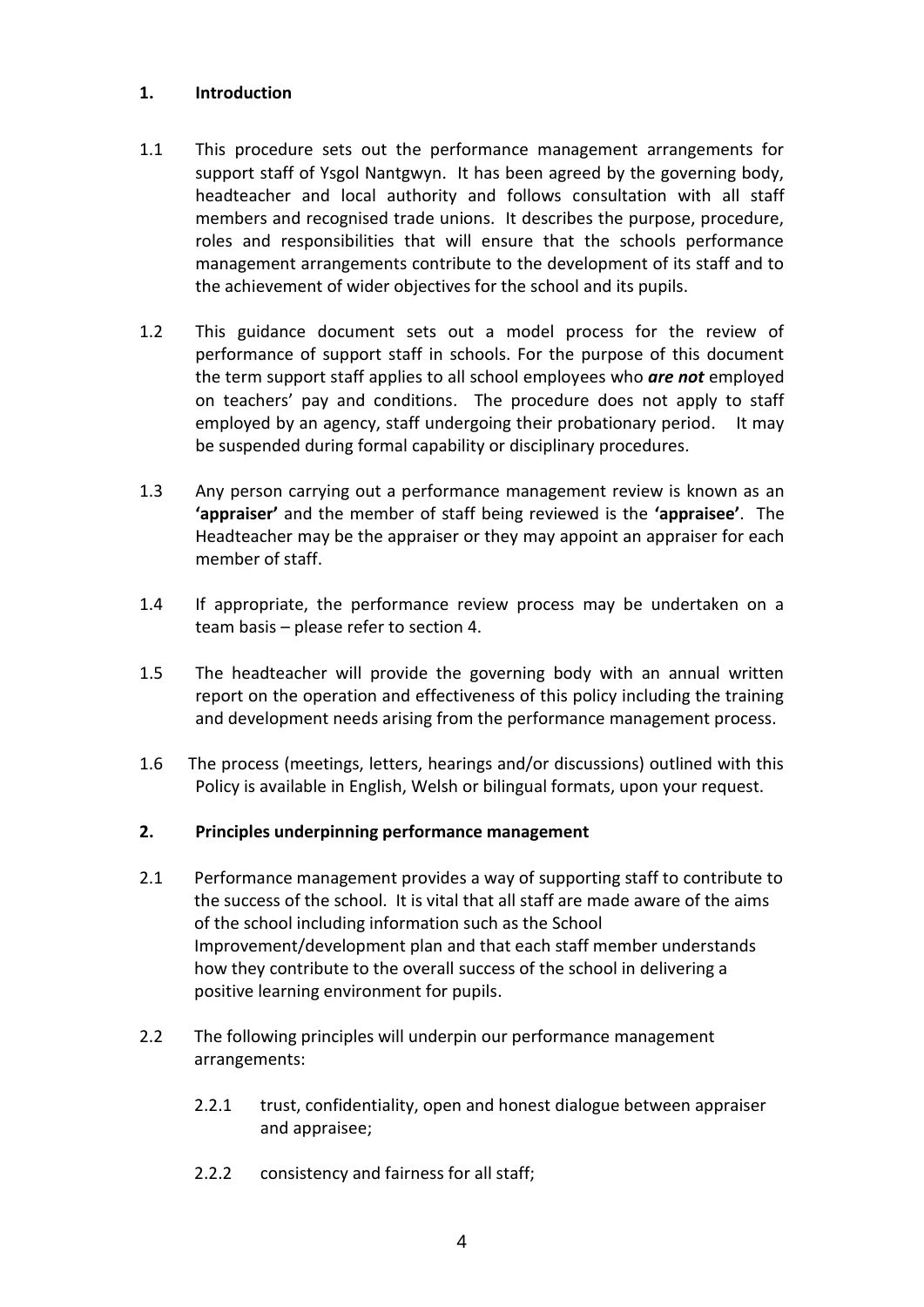- 2.2.3 recognition of strengths and a commitment to support development;
- 2.2.4 a commitment to provide constructive feedback on performance;
- 2.3 The Governing Body is committed to ensuring that the performance management process is fair and non-discriminatory.
- 2.4 The Performance Management process should be conducted during the normal working hours of the staff member.

#### **3. Timing of the performance management cycle**

3.1 It is recommended that the performance management review takes place once a year and ties in with the academic year. It is therefore appropriate that the review, planning and objective setting processes are conducted in either July or September. This will allow time for the Headteacher to consider training provision for the new academic year. It is important to be committed to ongoing discussions about performance throughout the year and you may wish to have a formal mid year review session so that you can review progress and any development needs.

### **4. Team Performance Review**

- 4.1 If it is deemed appropriate and there is consensus of all staff, you may adapt the process to reflect a team performance review. This may be more suited for jobs which have more generic tasks/responsibilities, e.g. mid-day supervisors/cleaners.
- 4.2 For a Team Review the procedure and forms provided should be used and should include input from all team members. Any reference in this procedure/documentation to Appraisee should be amended to reflect Team input.
- 4.3 If a team member identifies an individual training need, this must be recorded and implemented accordingly.
- 4.4 If a team member requests an individual performance management review, this must be provided for.

#### **5. Professional Learning Passport**

- 5.1 The Professional Learning Passport (PLP) is an online portfolio available exclusively to Education Workforce Council registrants. The Passport is a free tool, funded by Welsh Government, developed to support your personal and professional learning, with the aim of improving your practice and the outcomes for learners.
- 5.2 Whilst it is not compulsory, staff who are required to register with the EWC are encouraged to maintain their PLP via the EWC site and to consider using it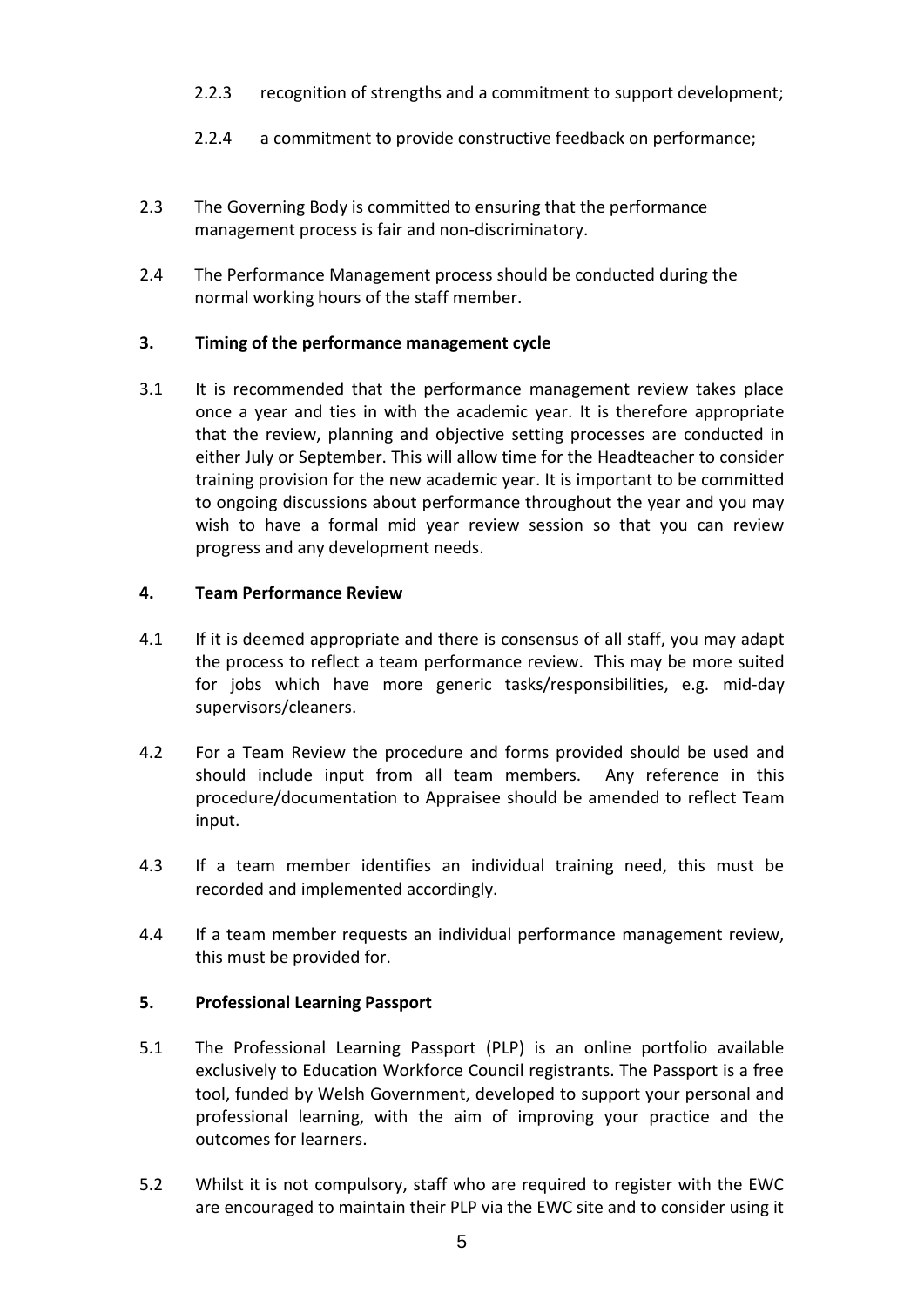to support their development needs as part of the Performance Management process.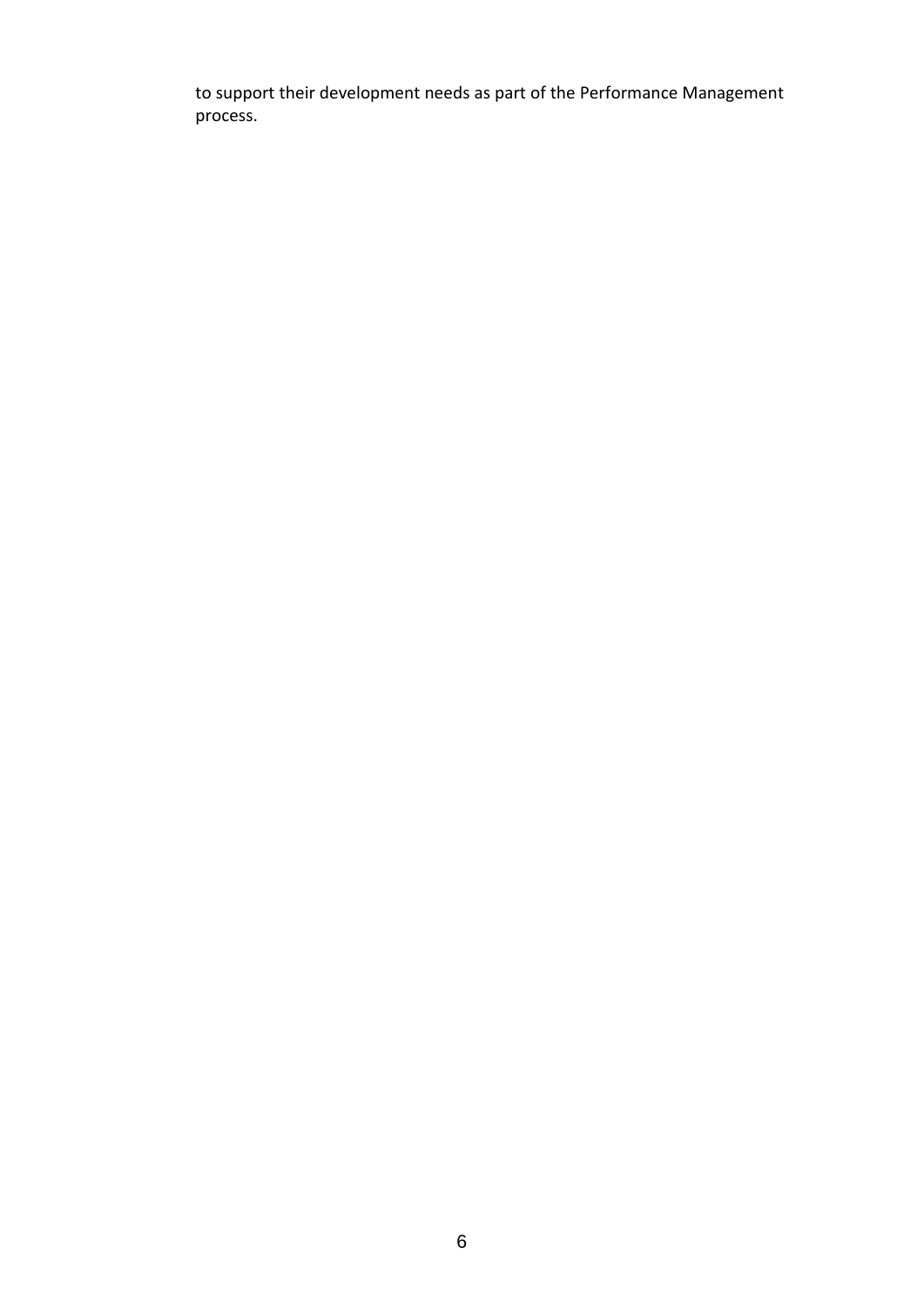## **Annexe A: Performance Management Review Flowchart**

If conducting a team review, they may complete the documentation together



## The Meeting

- Meet for review/planning meeting
- Discuss progress against objectives
- Set new SMART objectives for the following year. Complete new objectives on form
- Identify training needs/CPD
- Agree and sign all paperwork

## After the Meeting

- Appraiser notifies Headteacher of any training needs
- File documentation appropriately (to be kept for a minimum of 6 years)
- Commit to ongoing dialogue throughout the year and conduct mid-year review (if required)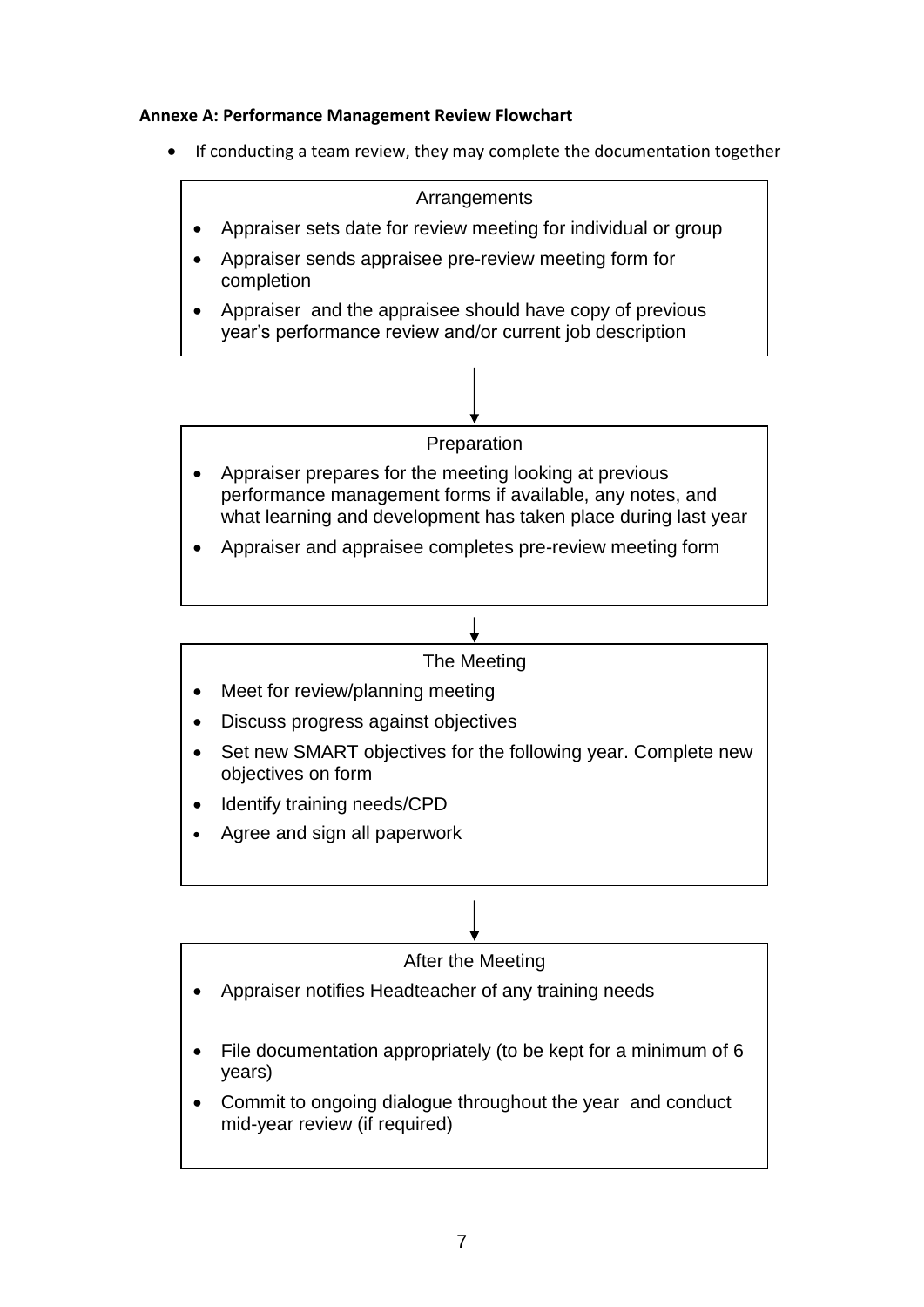## **Annexe B: The Performance Management Review Steps**

#### **Step 1: The Arrangements**

Performance management should be conducted in a setting that ensures privacy and allows sufficient time for a thorough discussion.

#### **Step 2: Preparation: Before the review/planning meeting**

The performance management pre-review meeting forms should form the basis of the discussion between the appraiser and the appraisee together with any previous review documentation.

This will include:-

- successes/achievements over the last year against previous objectives
- factors that have helped and hindered achievements
- assessment of any training/development over the last year
- identification of future key objectives linked to job role
- future training and development needs
- any career goals

#### **Step 3: Completing the review/planning meeting**

- 1. **Review of objectives and performance**  Note key accomplishments and factors that have hindered or helped achievements
- 2. **Employee development**  Discuss the developmental progress since the last review, the training development opportunities that have been undertaken and their effectiveness.
- 3. **Objective setting**  as part of the formal review the appraiser and the appraisee will agree new/continuing objectives for the next review period. These are completed on the performance management planning and review statement (copy attached)
- 4. **Additional notes/ comments** should include any other actions arising, including, where appropriate actions by the manager to support performance management
- 5. **CPD/training and development needs**  should be jointly identified and noted on the separate Training and Development Needs/CPD form (copy attached)

Should there be a disagreement between the appraiser and the appraisee about the performance outcomes which cannot be resolved by discussion, the appraisee may make a note on the Performance Management form.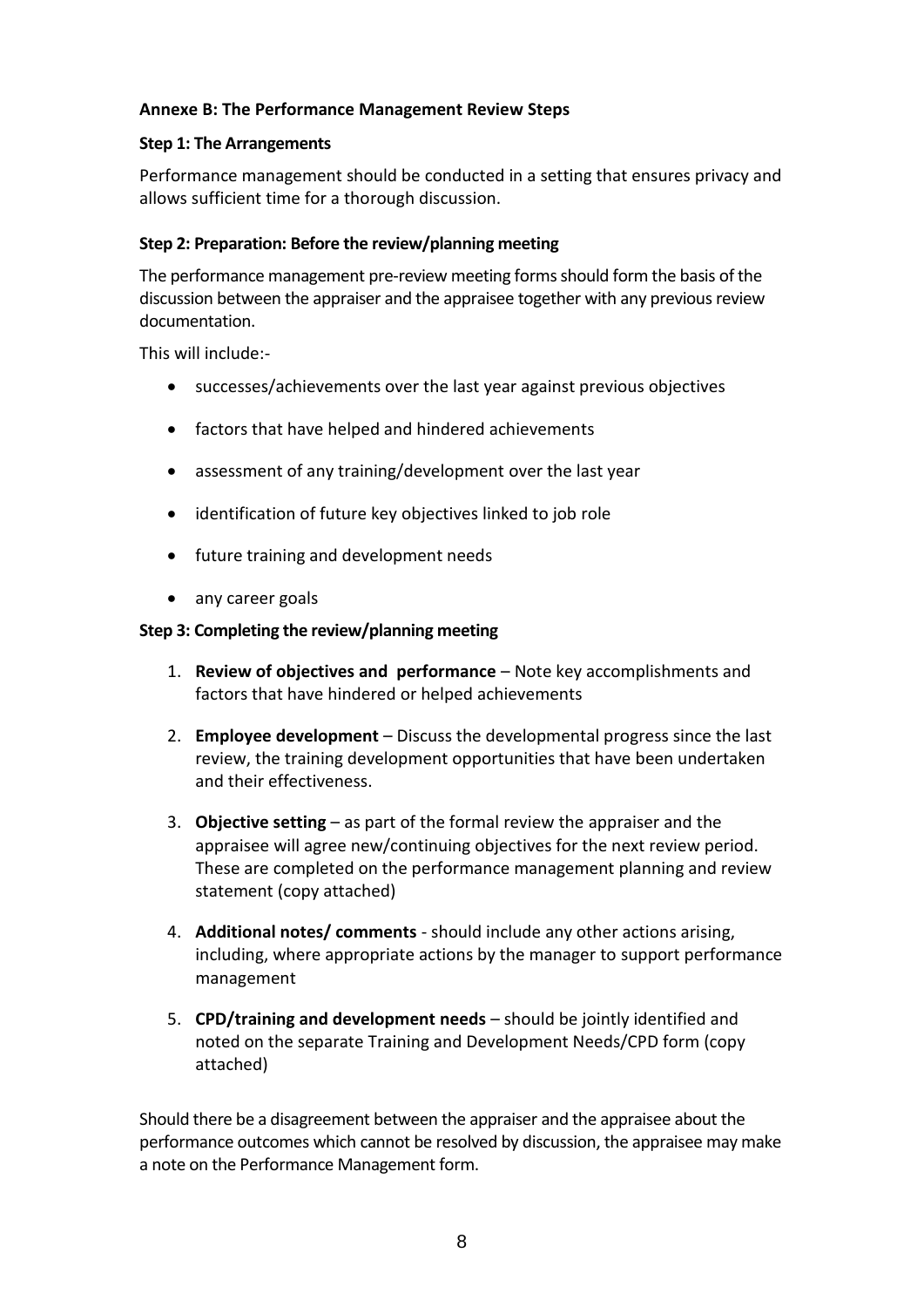#### **Step 4: After the review/planning meeting - completion of the documentation**

The appraiser and the appraisee must agree new objectives and assessment methods based on the performance management review cycle that has just ended including factors that have helped and hindered achievements, training requirements and career goals.

The appraiser will have five days to complete form and submit to the appraisee for them to sign/comment. The appraisee has five days in which to do this and return to the appraiser. If the appraisee disagrees with any aspect of the review, they may note this on the form

The appraiser and the appraisee should each retain a signed copy of the completed performance planning and review statement form and the CPD form. All documentation will be confidential and kept for a minimum of 6 years in the school.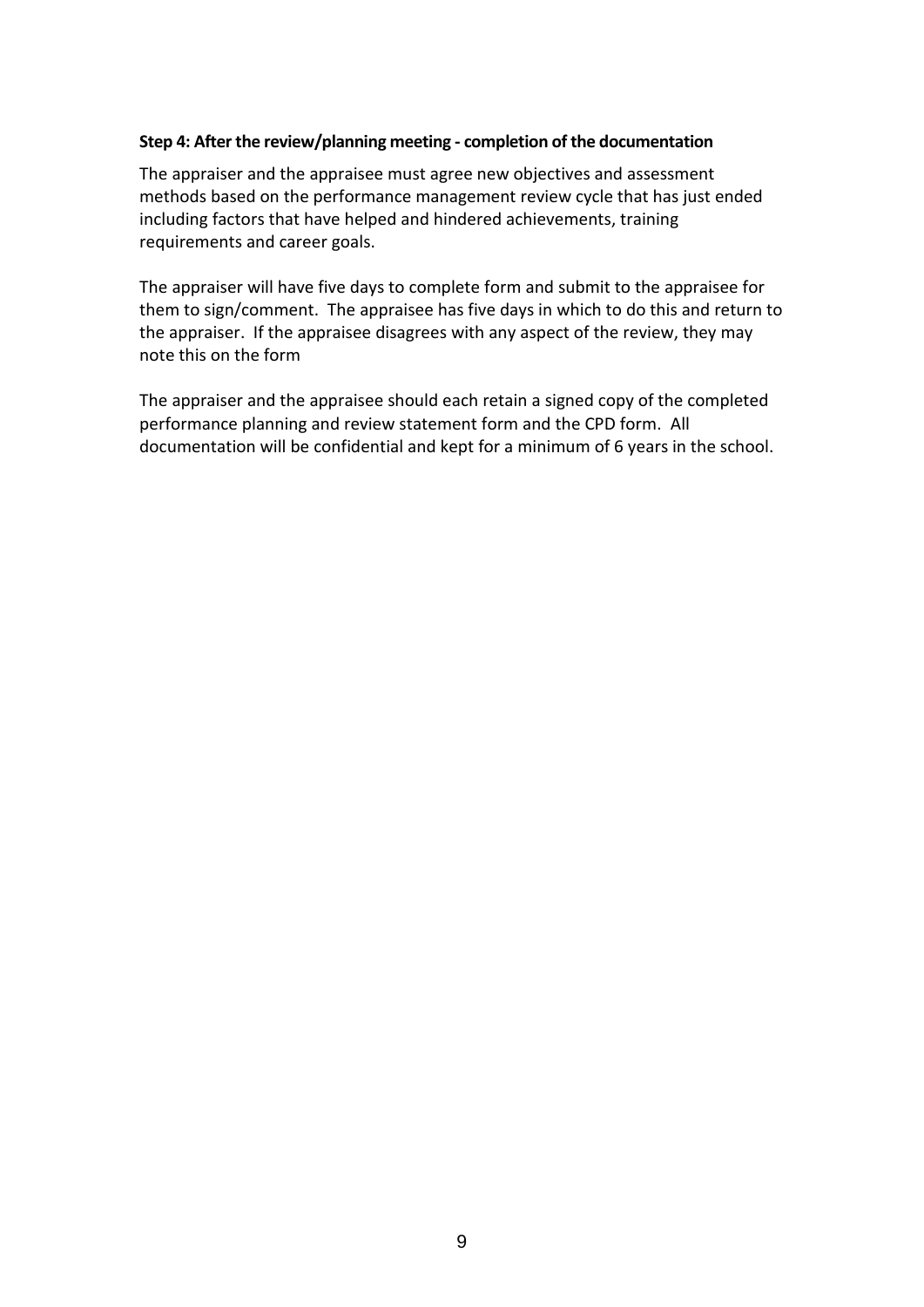# **Annexe C: Performance management review - checklist for the appraiser and the appraisee**

#### **Before the meeting**

#### **Appraiser:**

- $\Box$  schedule the review meeting, allowing appropriate time
- $\Box$  book meeting (private, enabling confidentiality and free discussion)
- $\Box$  ensure all documentation is available including previous Performance Review documents if available.
- $\Box$  give copy of pre-review form to appraisee to use for own self-assessment and ensure the appraisee is clear about its use and the key areas to include on it
- $\Box$  ask appraisee to consider areas for new objectives
- $\Box$  ensure that you consider the appraisee's achievements in light of any known disabilities and any reasonable adjustments you have made to support them in their work.
- $\Box$  undertake initial assessment using pre- review meeting form in order to review performance against objectives, behaviours, strengths, weaknesses and anything that may have impacted on the appraisee's performance
- $\Box$  consider potential objectives relevant to the job holders contribution to the schools aims
- $\Box$  ensure that you have considered protected characteristics implications in identifying potential objectives
- $\Box$  consider development needs and how they may best be met

#### **Appraisee:**

- $\Box$  prepare documentation for review meeting: notes from previous meetings/supervision; evidence relating to achievement against objectives; areas of success/failure; areas for continued development; information from EWC Professional Learning Passport if applicable; thoughts on career development
- $\Box$  complete the pre-review meeting form
- $\Box$  consider what new objectives may be appropriate in the context of school priorities/aims
- $\Box$  consider development needs and how they may best be met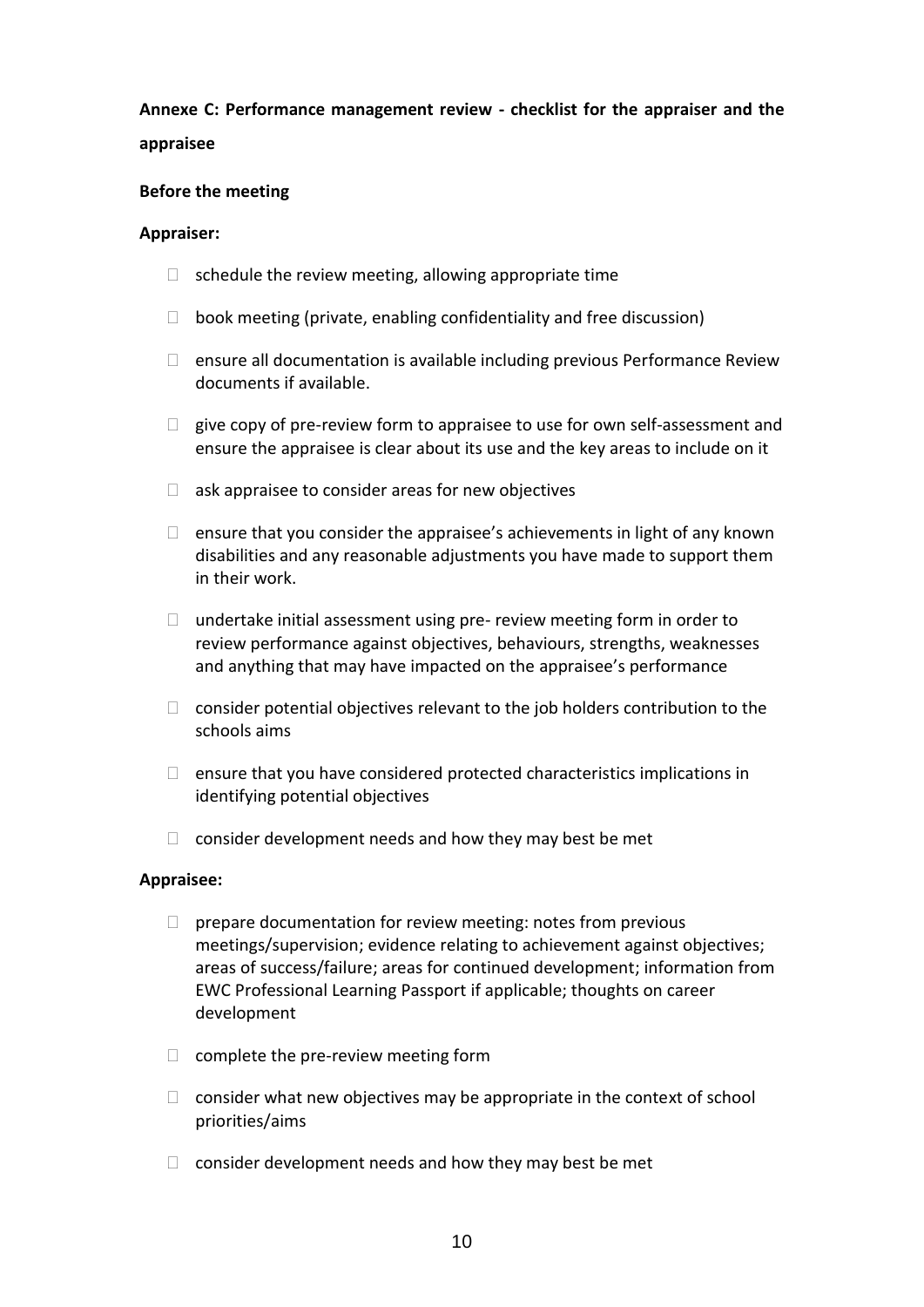#### **Checklist – during the meeting**

#### **Appraiser:**

- $\Box$  start with the appraisee's self-assessment
- $\Box$  identify and agree areas of clear agreement. Focusing initially on positive outcomes
- $\Box$  discuss other areas and identify clearly the basis on which you have made your assessment
- $\Box$  identify new objectives for the reviewee and agree relevant success measures. A maximum of 3 objectives is recommended
- $\Box$  agree priorities for any training/development and who will take action to progress
- $\Box$  discuss whether the employee has a disability as defined under the Disability Discrimination Act, agree and record any reasonable adjustments
- $\Box$  schedule any future review sessions relevant to the role or mid-year reviews

#### **Both:**

 $\Box$  share feedback and make every effort to agree on outcomes as part of the performance management discussion

#### **Checklist - after the meeting**

#### **Appraiser:**

- $\Box$  complete the planning and review form along with the training and development needs form and pass to appraisee within 5 days of the meeting
- $\Box$  appraisee has 5 days to sign the review form and return it to appraiser. The appraisee may make any additional comments on areas that were not agreed.
- $\Box$  send planning and review form to the headteacher within 10 days of the planning meeting taking place
- $\Box$  ensure the forms are signed by the appraisee and the appraiser
- $\Box$  provide copies of the form to the appraisee
- $\Box$  ensure that copy is kept in a confidential place this is important so as not to breach the Data Protection Act.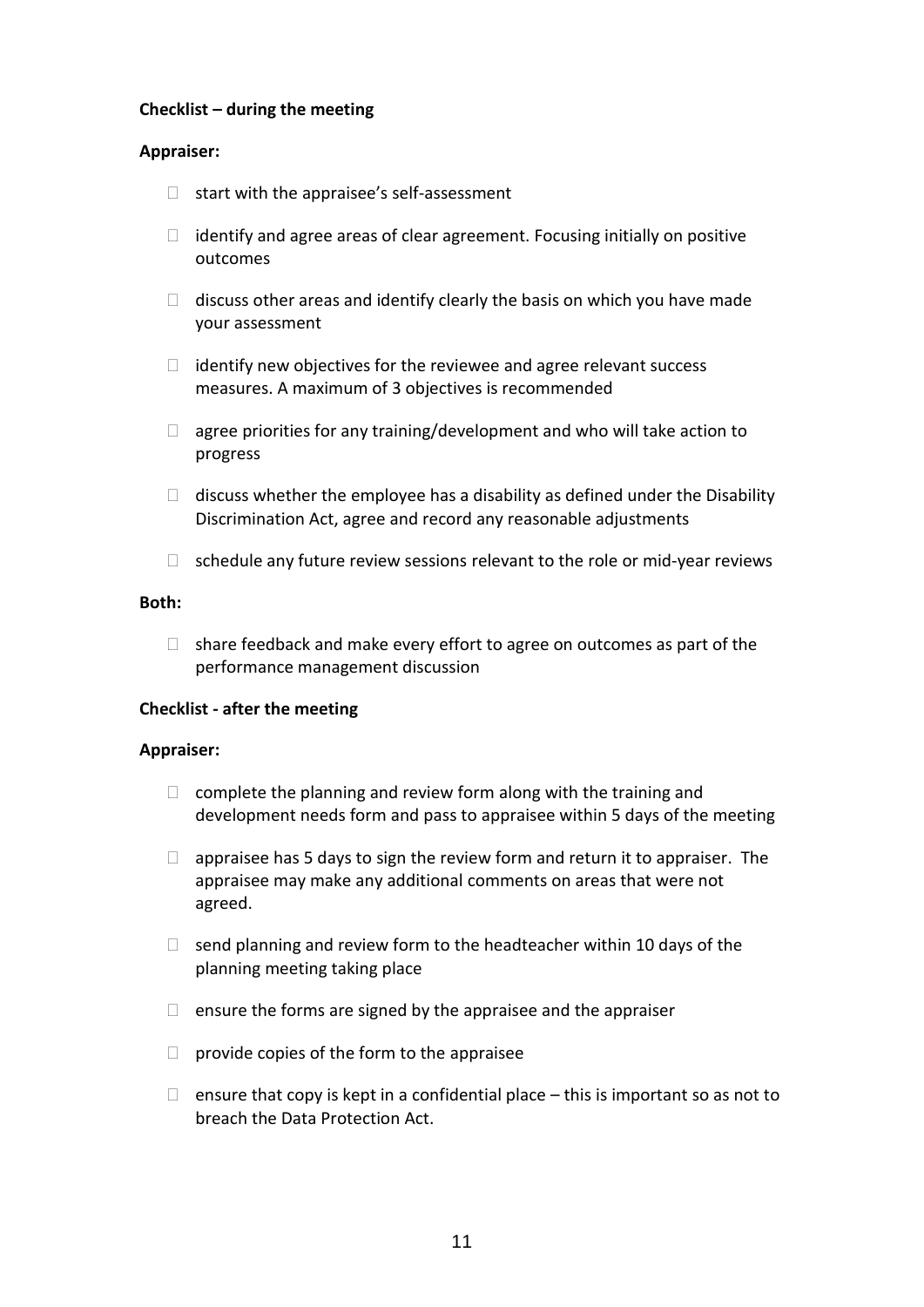## **Annexe D: Performance Management Pre-Review Meeting Form**

**This form can be used by the appraiser and appraisee to help them prepare for the performance management meeting.**

**(If a Team review is being conducted, staff may complete this together)**

| <b>Appraisee</b><br><b>Name</b>                                                                                                   | Job<br><b>Title</b> |
|-----------------------------------------------------------------------------------------------------------------------------------|---------------------|
| What were the key successes/achievements<br>over the last year based on previous objectives<br>if available?                      |                     |
| Was there anything that helped achievements<br>over the last year?                                                                |                     |
| Was there anything that hindered<br>achievements over the last year and are there<br>any possible solutions?                      |                     |
| Were any training/development opportunities<br>undertaken over last year and if so what was<br>achieved/how successful were they? |                     |
| Are there any School priorities and possible<br>future key areas to work on linked to job role?                                   |                     |
| Are there any further learning and<br>development requirements?                                                                   |                     |
| Are there any future career development<br>opportunities and how could these be<br>achieved?                                      |                     |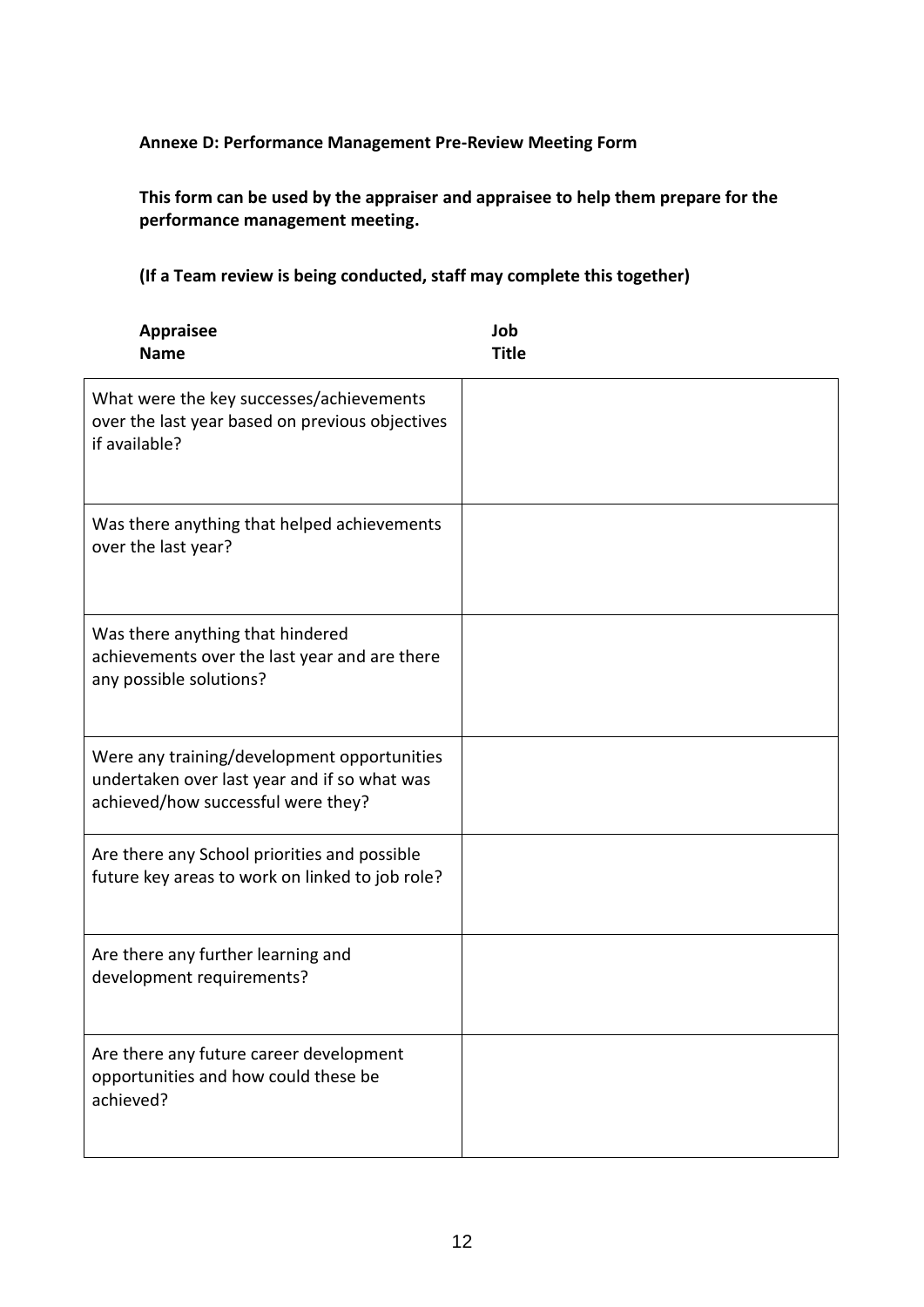## **Annexe e: Performance review and planning statement**

**APPRAISEE NAME: …………………………………..**

**JOB TITLE: ……………………………………………..**

### **Progress on previous objectives**

| Assessment/Progress/notes |
|---------------------------|
|                           |
|                           |
|                           |
|                           |
|                           |
|                           |
|                           |

### **Did anything help /or hinder progress**

### **How well did any training/development interventions assist development?**

| <b>Training/development activity</b> | <b>Success</b> |
|--------------------------------------|----------------|
|                                      |                |
|                                      |                |
|                                      |                |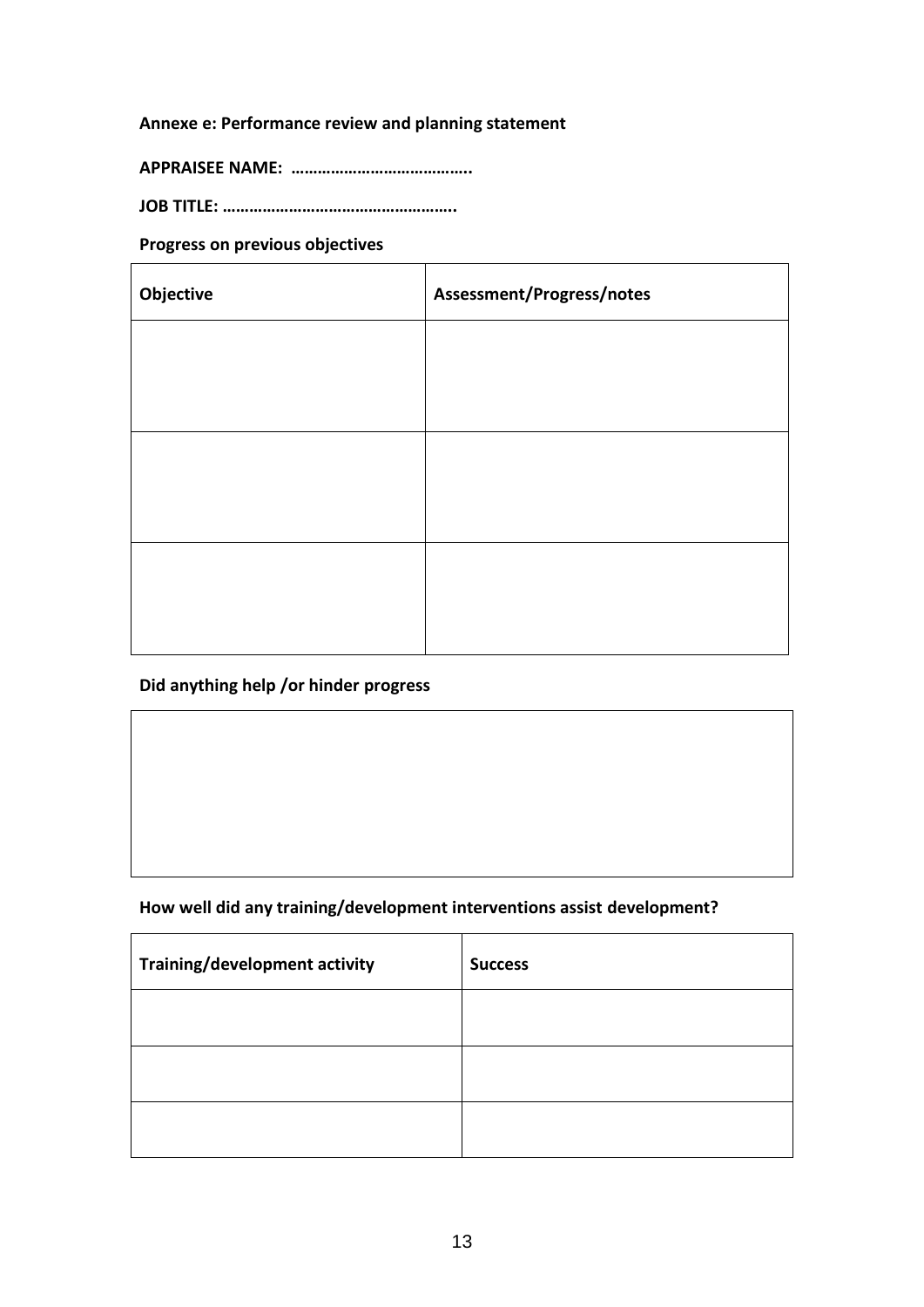### **Any additional comments**

## **Objectives for next year**

| Objective | Success criteria/timescale | <b>Monitoring method</b> |
|-----------|----------------------------|--------------------------|
|           |                            |                          |
|           |                            |                          |
|           |                            |                          |
|           |                            |                          |
|           |                            |                          |
|           |                            |                          |

SIGNED/DATED: APPRAISEE \_\_\_\_\_\_\_\_\_\_\_\_\_\_\_\_\_\_\_\_\_\_\_\_\_\_\_\_\_

SIGNED/DATED: APPRAISER \_\_\_\_\_\_\_\_\_\_\_\_\_\_\_\_\_\_\_\_\_\_\_\_\_\_\_\_\_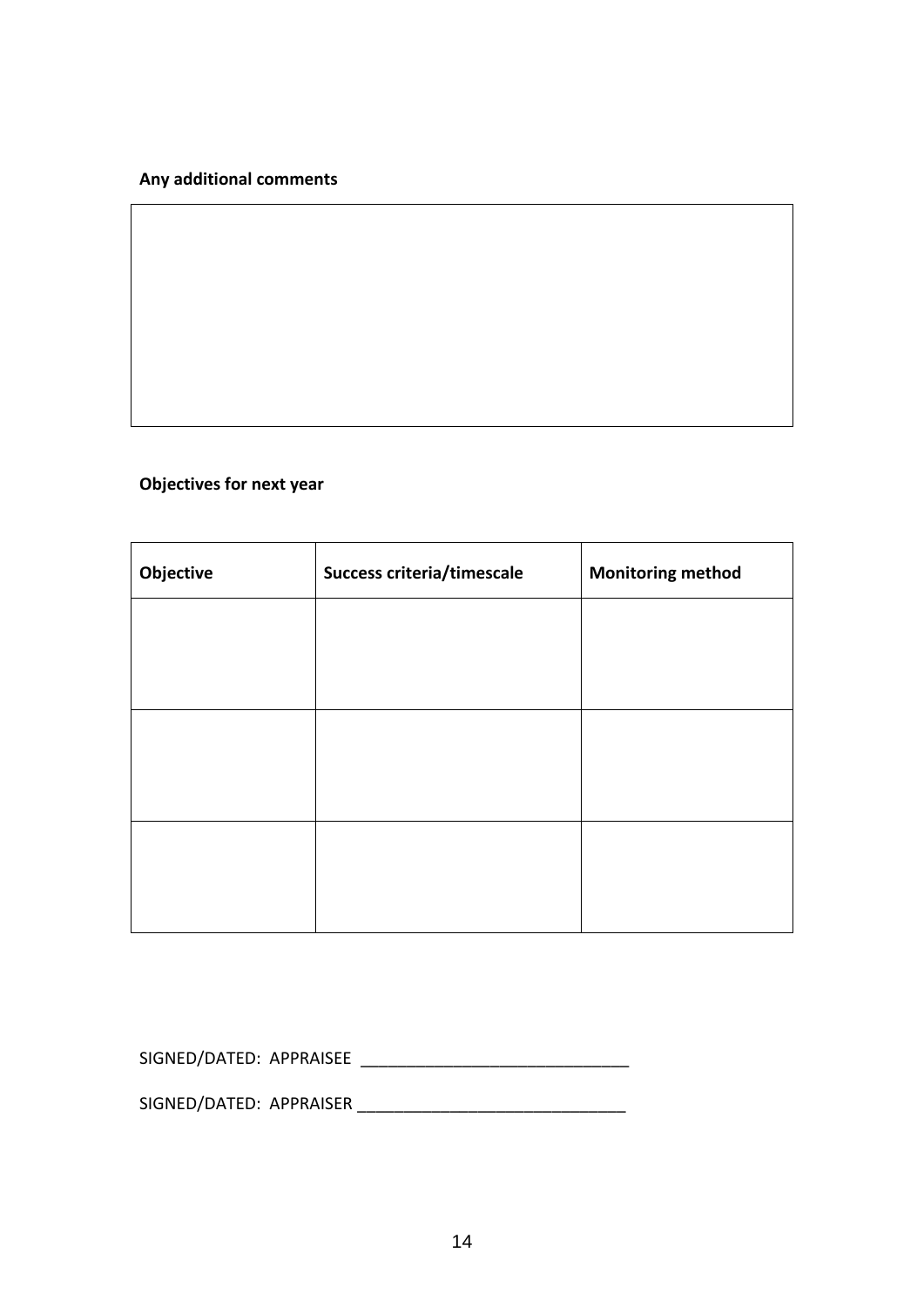## **Annexe F: Professional learning needs**

APPRAISEE NAME:

JOB TITLE:

| Professional learning need | Action to be taken |
|----------------------------|--------------------|
|                            |                    |
|                            |                    |
|                            |                    |
|                            |                    |
|                            |                    |
|                            |                    |
|                            |                    |

| Signed/dated<br>Appraisee |  |
|---------------------------|--|
| Signed/dated<br>Appraiser |  |

Whilst it is not compulsory, staff who are required to register with the EWC may wish to consider updating their Professional Learning Passport with details of training/development undertaken.